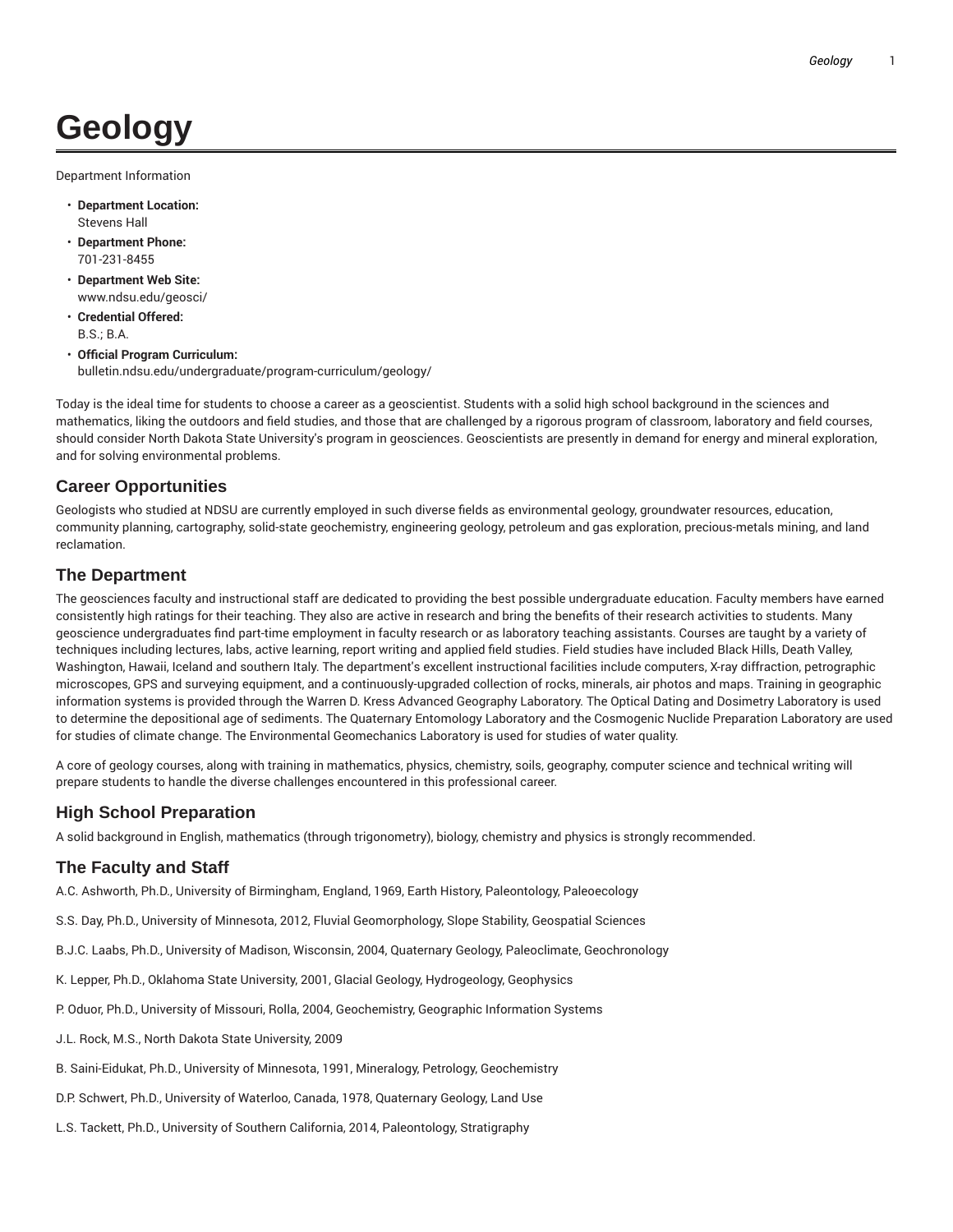S.A. Wood, Ph.D., Princeton University, 1985, Aqueous Geochemistry, Mineral Deposits

#### **Special Note**

Students in the geosciences program are encouraged to use their elective credits in courses that will enhance their professional skills (i.e., foreign languages, geography, archaeology, soils, etc.). In addition, the Department of Geosciences offers elective courses in environmental geology, glacial geology, geochemistry, hydrogeology, geophysics and remote sensing.

Please note this is a sample plan of study and not an official curriculum. Actual student schedules for each semester will vary depending on start year, education goals, applicable transfer credit, and course availability. Students are encouraged to work with their academic advisor on a regular basis to review degree progress and customize an individual plan of study.

| <b>First Year</b>                             |                                                                |                |
|-----------------------------------------------|----------------------------------------------------------------|----------------|
| Fall                                          | <b>Credits Spring</b>                                          | <b>Credits</b> |
| <b>GEOL 105</b><br>& 105L (Gen Ed Category S) | 4 GEOL 106<br>& 106L (Gen Ed Category S)                       | 4              |
| MATH 165 (Gen Ed Category R)                  | 4 CHEM 122 or 151 (Gen Ed Category<br>S)                       | 3              |
| CHEM 121 or 150 (Gen Ed Category<br>S)        | 3 CHEM 122L or 161 (Gen Ed<br>Category S)                      | 1              |
| CHEM 121L or 160 (Gen Ed<br>Category S)       | 1 MATH 166                                                     | $\overline{4}$ |
| ENGL 110 (Gen Ed Category C)                  | 4 ENGL 120 (Gen Ed Category C)                                 | 3              |
|                                               | 16                                                             | 15             |
| <b>Second Year</b>                            |                                                                |                |
| Fall                                          | <b>Credits Spring</b>                                          | <b>Credits</b> |
| <b>GEOL 410</b>                               | 4 GEOL 422                                                     | 3              |
| <b>GEOL 420</b><br>& GEOL 421                 | 4 GEOL 423                                                     | $\mathbf{1}$   |
| <b>GEOG 455</b>                               | 4 GEOL 412                                                     | 3              |
| <b>Gen Ed Wellness</b>                        | 2 GEOL 350<br>& GEOL 303                                       | 4              |
|                                               | Gen Ed Humanities/Fine Arts and<br><b>Global Perspectives</b>  | 3              |
|                                               | 14                                                             | 14             |
| <b>Third Year</b>                             |                                                                |                |
| Fall                                          |                                                                |                |
|                                               | <b>Credits Spring</b>                                          | <b>Credits</b> |
| PHYS 211 or 251                               | 3 PHYS 212 or 252                                              | 3              |
| PHYS 211L or 251L                             | 1 PHYS 212L or 252L                                            | $\mathbf{1}$   |
| <b>SOIL 444</b>                               | 3 GEOL 491 (Capstone)                                          | 2              |
| <b>GEOL 450</b>                               | 3 GEOL 301, 302, or 496                                        | $\overline{2}$ |
| <b>GEOL 457</b>                               | 4 Gen Ed Humanities/Fine Arts                                  | 3              |
| <b>ENGL 324</b>                               | 3 Gen Ed Social & Behavioral Science<br>and Cultural Diversity | 3              |
|                                               | 17                                                             | 14             |
| <b>Fourth Year</b>                            |                                                                |                |
| Fall                                          | <b>Credits Spring</b>                                          | <b>Credits</b> |
| CSCI 122, 160, or 227                         | 3 Electives                                                    | 13             |
| Gen Ed Social & Behavioral Science            | 3 College Humanities or Social<br>Sciences                     | 3              |